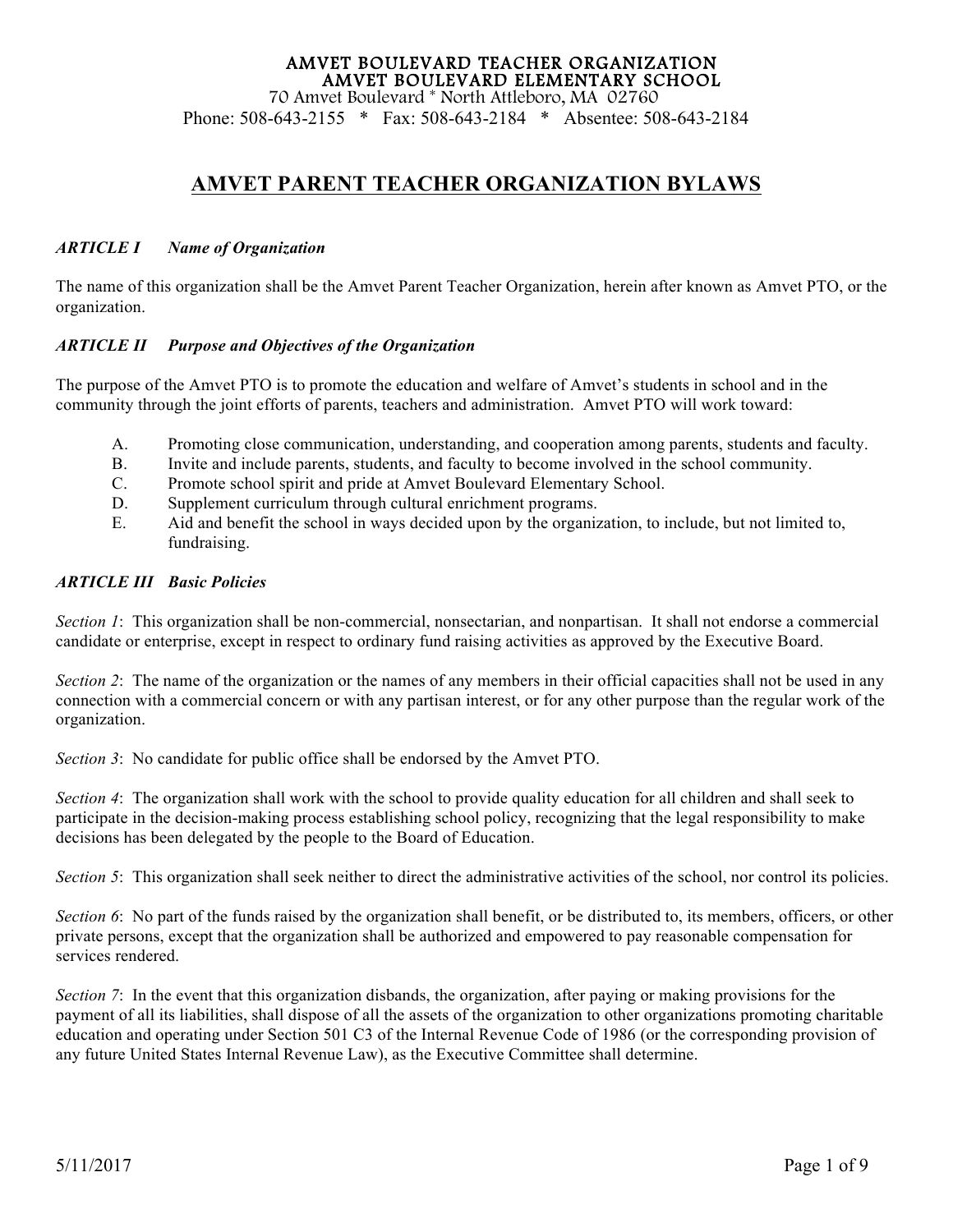Phone: 508-643-2155 \* Fax: 508-643-2184 \* Absentee: 508-643-2184

#### *ARTICLE IV General Membership*

*Section 1*: Any parent or legal guardian of a student who currently attends Amvet Boulevard Elementary School and current faculty members of Amvet Boulevard Elementary School, who subscribe to the objectives and basic policies of the Amvet PTO, without regard to race, color, creed, sex, or national origin are eligible for active membership, under the rules and regulations provided by these bylaws.

*Section 2*: Amvet Boulevard teachers shall be represented by a Teacher Representative at each General Meeting.

*Section 3*: From the general membership, an Executive Board shall be formed as the governing body of the organization. The Executive Board is further described under ARTICLE VII of the bylaws.

*Section 4*: The Secretary shall record the minutes of general meetings and shall submit the minutes to the Executive Board for review and revisions. Once revisions are complete, the Secretary shall notify the President who will request a vote for approval by the Executive Board members prior to the next general meeting. Upon approval, the meeting minutes will be posted on the Amvet PTO site (www.amvetpto.org). At the next general meeting, the vote for approval of the meeting minutes will be shared with the PTO members.

#### *ARTICLE V Officers and Elections*

*Section 1*: The officers of this organization shall be President, Vice-President, Secretary, Treasurer, Fundraising Coordinator, and Enrichment Coordinator, allowing for co-office titles for Secretary, Treasurer, Fundraising, and Enrichment.

*Section 2*: Officers shall be elected by a majority vote of the general membership by ballot, during the general meeting in May of each year. However, if there is but one nominee for any office it shall be in order to move that the secretary cast the elective ballot of the organization nominee.

*Section 3*: Nominees for the offices of President and Vice-President are required to have previously held one other position for at least one year on the Executive Board, or have been an active member of the organization for at least two school years. This requirement may be waived if there are no other qualified nominees for these offices.

*Section 4*: Officers shall assume their official duties on July 1st of the year they are elected. Terms of office will be for one year from July 1st through June 30th. Officers shall be elected to no more than two consecutive years in the same office. This may be waived if there are no other nominees for that office.

*Section 5*: In the event a vacancy occurs in any office, such vacancy shall be filled by majority vote of the remaining members of the Executive Board. The person so appointed shall hold office until the next election. In case a vacancy occurs in the office of President, the remaining members of the Executive Board shall appoint the Vice-President to serve the remainder of the year. In the event the office of the President cannot be filled, the remaining Board members shall assume the duties of the President.

*Section 6*: Only members of the organization may vote in the annual election of Officers.

*Section* 7: If student enrollment at the beginning of the school year comprises of greater than or equal to 40% of new students to the Amvet Boulevard Elementary School in comparison to the prior school year, a fall election will be held to encourage active involvement by new Amvet PTO members. A nomination process for a fall election will commence immediately following the 1st PTO meeting held after the 1st day of school. The fall election will occur during the 2nd PTO meeting held after the 1st day of school. The officers previously elected at the spring election remain in office, but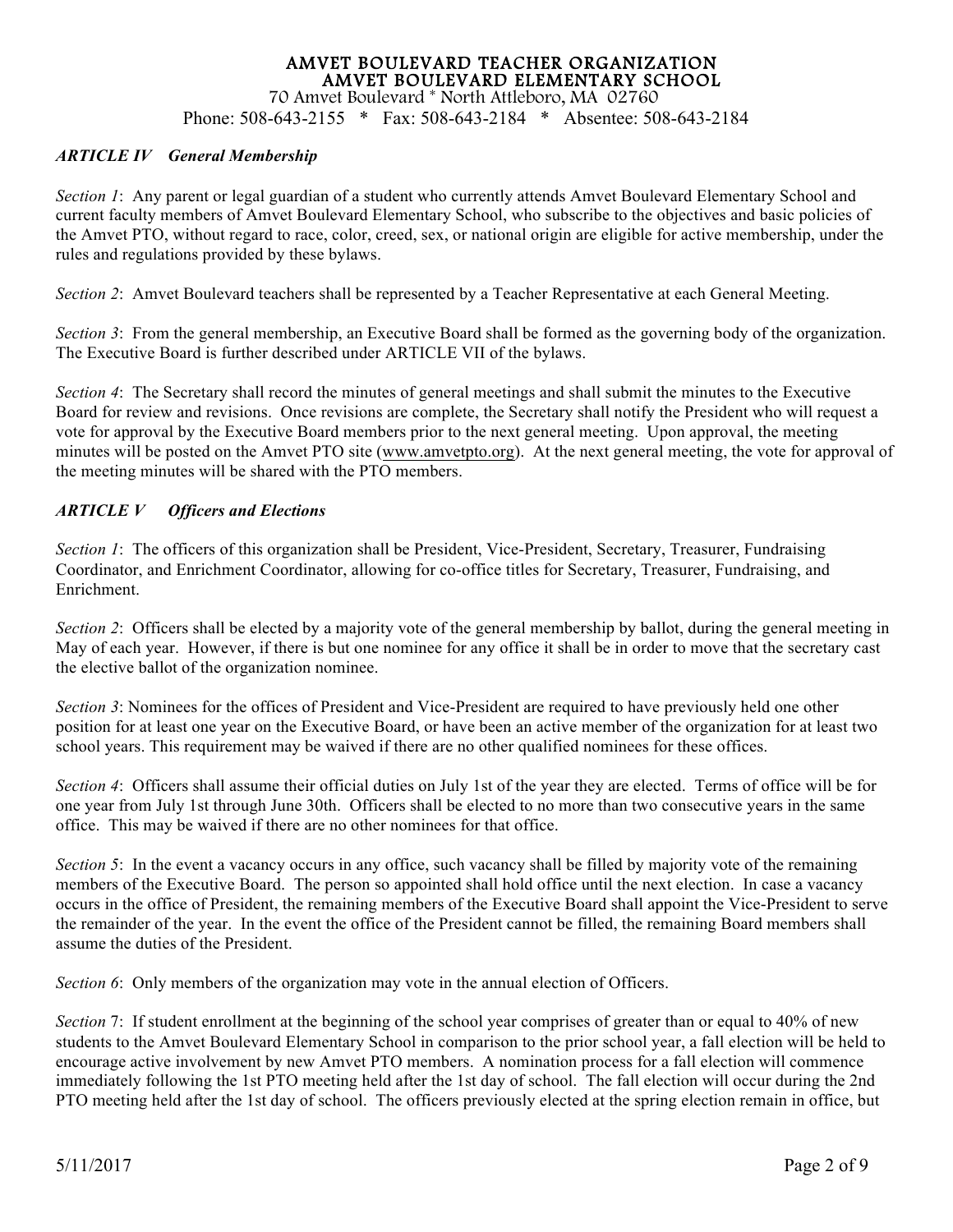Phone: 508-643-2155 \* Fax: 508-643-2184 \* Absentee: 508-643-2184

additional openings are available during this fall election allowing for co-office titles for President, Vice-President and trioffice titles for Secretary, Treasurer, Fundraising, and Enrichment. The fall election grants positions for a school year or until the election process concludes for the following school year.

#### *ARTICLE VI Duties of Officers*

*Section 1*: The President shall:

- A. Regularly attend all meetings of the organization and of the Executive Board.
- B. Prepare and review agenda items in advance of the meeting.
- C. Approve all committee proposals and oversee the work of the officers and committees in order that the purpose of the organization may be promoted.
- D. Be an ex-officio member of all committees.
- E. Have authority to make payments on behalf of the Amvet PTO and perform all other duties usually pertaining to the office, including being the facilitator of voting at all meetings.
- F. Keep the principal updated and informed of all the organization's business.
- G. Participate and help to answer questions in Kindergarten and New Student Orientations prior to the start of the school year.
- *Section 2*: The Vice-President shall:
	- A. Regularly attend general meetings of the organization and Executive Board.
	- B. Assist the President in any and all duties pertaining to the Executive Board.
	- C. Keep a current list of all Committees, Chairpersons, and Committee descriptions
	- D. Coordinate and oversee the work of all committees in order that the purpose of the organization may be promoted.
	- E. If the Chairperson of any standing committee vacates his/her position, or reappointment becomes necessary, the Vice-President shall appoint a new chairperson with the approval of the Executive Board.
- *Section 3*: The Secretary shall:
	- A. Regularly attend meetings of the organization and Executive Board.
	- B. Take attendance and record minutes at each Executive Board and General meetings.
	- C. Keep up-to-date copies of the bylaws of the organization.
	- D. Keep a current list of the Executive Board.
	- E. Keep original copies of all documents.
	- F. Maintain a record book containing minutes of PTO meetings and archive meeting minutes in the Amvet PTO's Dropbox (www.dropbox.com).
	- G. Prepare any documents for PTO or other such duties as requested by the President or Executive Board.
	- H. Compile and send a weekly newsletter to the school's Administrative Assistant and Principal to be distributed to the membership.
	- I. Coordinate communication via social media forums including correspondence via amvetpto@gmail.com.
- *Section 4*: The Treasurer shall:
	- A. Regularly attend general meetings of the organization and Executive Board.
	- B. Receive all money of the organization.
	- C. Keep an accurate record of the receipts and expenditures.
	- D. Pay out funds only as authorized by the organization and Executive Board.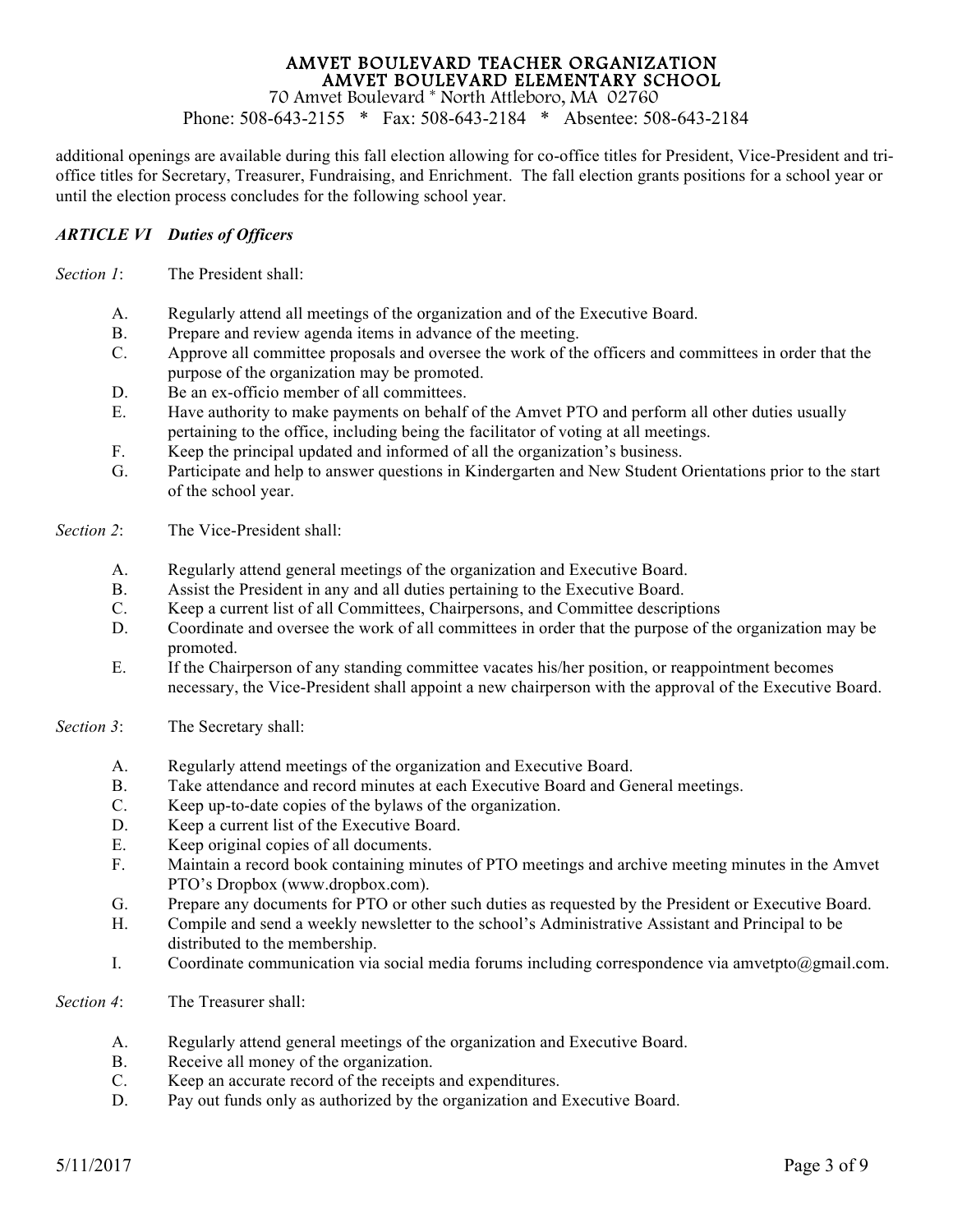Phone: 508-643-2155 \* Fax: 508-643-2184 \* Absentee: 508-643-2184

- E. Present a financial statement at every meeting of the organization and other times when requested by the Executive Board, and shall make a full report at the annual meeting.
- F. Turn over a copy of the financial records and assist with tax preparations by a Tax Preparer, when appropriate, to be selected by the Executive Board.
- G. Oversee the filing of the tax return and other yearly forms. The fiscal year of the Amvet PTO begins on September  $1<sup>st</sup>$  and ends on August  $31<sup>st</sup>$ .
- H. Any payment/expenditure will require the approval of the Treasurer and at least one additional member of the Executive Board.
- *Section 5*: The Fundraising Coordinator shall:
	- A. Regularly attend meetings of the organization and Executive Board.
	- B. Research and propose fundraising options to the Executive Board and general membership.
	- C. Oversee and coordinate fundraisers.
	- D. Assist separate chairpersons with ongoing fundraisers.
	- E. Enroll in or renew yearly reward programs, such as Box Tops, Stop and Shop, etc.

#### *Section 6*: The Enrichment Coordinator shall:

- A. Regularly attend meetings of the organization and Executive Board.
- B. Plan curriculum-based Enrichment Programs for each grade.
- C. Present Enrichment plan for Principal and teachers' approval.
- D. Schedule Enrichment programs and coordinate contracts and payment with providers.
- E. Meet providers during scheduled performances to provide necessary equipment/assistance for program.
- F. Report budget updates, needs and requirements and a comprehensive list of programs for the school year to Executive Board and general PTO members.
- G. Conduct a performance appraisal with teachers following each program.
- H. Create and conduct an annual survey per grade level for each teacher to rank all programs in relation to each other and provide feedback on completed programs and share ideas on additional programs. Compile survey results and post them in Amvet PTO's Dropbox (www.dropbox).
- I. Work alongside the PTO's Grant Writing Coordinator to seek grants, such as the Massachusetts Cultural Council Big Yellow School Bus, for additional enrichment funds/gifts.
- *Section 7:* The Principal shall:
	- A. Regularly attend meetings of the organization and Executive Board.
	- B. Be an ex-officio member at Executive Board and General meetings.
- *Section 8*: All Officers shall:
	- C. Perform all duties as described above.
	- D. Deliver to their successors, all official material prior to the end of the current school year.
	- E. Any Officer intending to resign must submit a letter to the Executive Board as soon as possible, before the next scheduled meeting.

#### *ARTICLE VII Executive Board*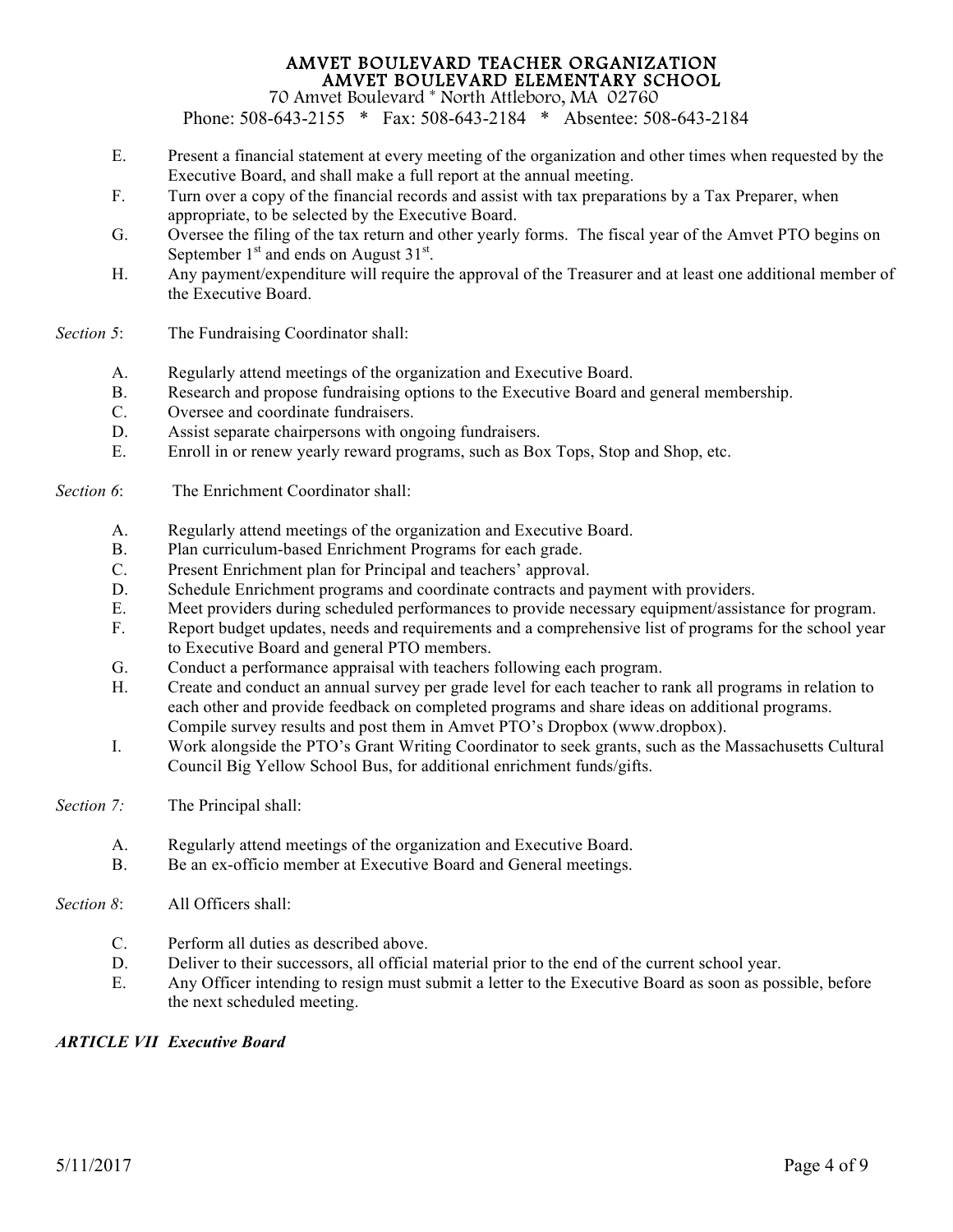Phone: 508-643-2155 \* Fax: 508-643-2184 \* Absentee: 508-643-2184

*Section 1*: The Executive Board shall consist of the President, Vice-President, Secretary, Treasurer, Fundraising Coordinator, and Enrichment Coordinator, allowing for co-office titles for Secretary, Treasurer, Fundraising and Enrichment. The Principal and/or his/her representative shall be an ex-officio member of the Executive Board.

*Section 2:* The duties of the Executive Board shall be to transact necessary business during intervals between organization meetings and such other business as may be referred to by the organization; create standing committees; approve plans of work of the standing committees; to present reports at the general meetings of the organization; to appoint other special committees; to prepare and submit to the organization for approval an annual budget; to approve routine bills within the limits of the budget.

*Section 3*: New officers shall be transitioned during the June Executive Board meeting. Each newly formed Executive Board member shall review the bylaws, which are accessible at www.amvetpto.org, no later than August to ensure conformance with the policies of the organization.

*Section 4:* The Executive Board shall retain the right to replace any Executive Board member in the event of excessive absenteeism, should such absence impede the operation of the organization.

#### *ARTICLE VIII Meetings*

*Section 1*: General Meetings shall be held monthly during the school year as determined by the Executive Board. These meetings are open to all Amvet PTO members and school staff. Seven calendar days notice shall be given in the event of a change of date. If school is cancelled on the day of the scheduled meeting, the meeting will also be cancelled.

*Section 2*: Special meetings of the organization may be called by the President, or a majority vote of the Executive Board.

*Section 3*: At each March meeting, one Executive Board officer per position will share the responsibilities of said position. The nomination process begins at the close of the March meeting. Nominations are sent to amvetpto@gmail.com. The secretary will seek confirmation of open nominations for consideration at the May meeting. Additional nominations may be made from the floor, provided that the consent of each nominee has been secured in writing. The Officers for the coming year shall be nominated, voted upon, and approved at the May meeting.

*Section 4:* Any Amvet PTO member who would like to present an issue/proposal for the school or student body that shall incur costs over \$50.00 must complete and present a "Request for Funds" form that is accessible at www.amvetpto.org to the President and/or Viee President prior to the next scheduled monthly general meeting for review and so it can be added to the general meeting's agenda for discussion. This form does not need to be completed if the fund request falls within a committee's budget for the year and has the approval of the committee's chairperson(s).

#### *ARTICLE IX Voting*

*Section 1*: Quorum is defined as following in any general meeting of the Organization: Meetings must include a group consisting of four (4) Executive Board members which includes the President and/or Vice President and at least two other people, which may consist of any two (2) other individuals. A simple majority vote of the quorum present shall constitute a decision. Quorum is defined as follows in any Executive Board meeting of this Organization: Meetings must include more than half of the Executive Board members, which include the President and/or Vice President, holding office during that particular school year. A majority vote by the Executive Board at an Executive Meeting will constitute a decision.

*Section 2*: All actions taken at a regular or emergency meeting shall be by a majority vote for the active members present once quorum has been met, with the exception of the President. The President shall abstain from voting unless there is a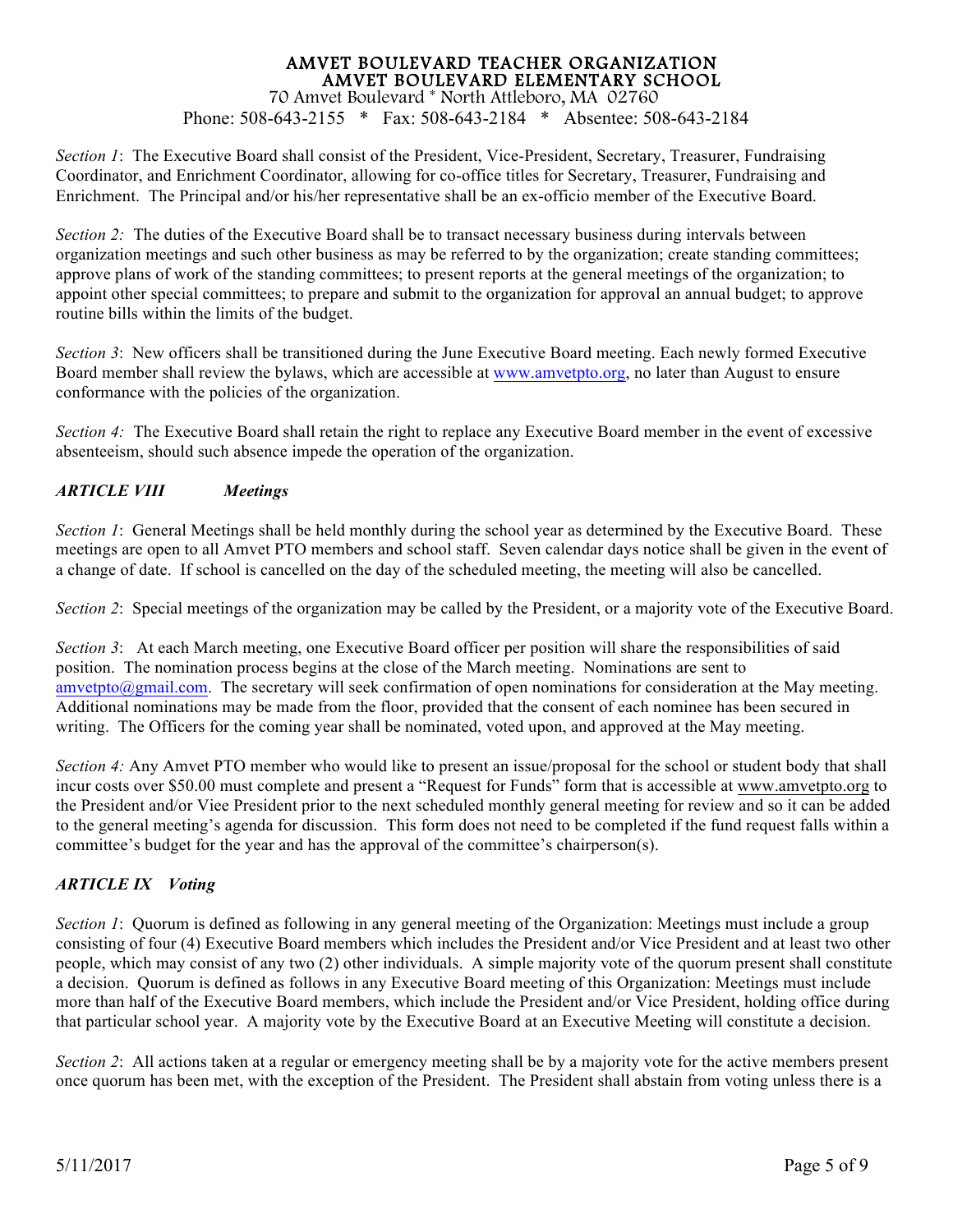Phone: 508-643-2155 \* Fax: 508-643-2184 \* Absentee: 508-643-2184

tie. Any ties shall be decided by vote of the President. In the absence of the President, it would become the Vice-President's duty.

*Section 3*: In the event that an emergency meeting is needed and cannot be held, an emergency telephone or e-mail poll can be conducted. Action may be taken only if a majority of the Executive Board members vote in the affirmative. The members who voted in the poll shall present the vote in writing for the record at the next regular meeting.

#### *ARTICLE X Finances & Expenditures*

*Section 1:* The Treasurer shall present a proposed tentative budget no later than June's general meeting. This budget shall be presented at the first general meeting of the school year and approved by a majority vote of PTO members no later than October's general meeting for that fiscal year.

*Section 2:* If surplus funds are available after review of the budget by January's general meeting, at least 25% of the identified surplus shall be spent after a detailed plan is presented to the Executive Board, reviewed by the Principal and approved by a majority vote of PTO members no later than February's general meeting.

*Section 3:* If the organization is in debt and owes monies to other organizations/vendors, the Executive Board shall seek cost cutting measures and plan for emergency fundraiser(s).

*Section 4:* The President or Vice President will receive a sealed bank statement for the organization each month to open, review, sign, date and provide it to the Treasurer within a week of receiving the bank statement.

*Section 5:* A Sunshine Fund, to assist members in the Amvet community who are in need and/or have suffered a loss, shall be coordinated by the Executive Board once it receives a proposal or motion at an Executive Board and/or a general meeting. The need for these funds may be deemed an emergency situation and all votes will be recorded at the next general meeting. Each request for funds cannot exceed \$75.00 per situation. Other funds may be collected by private donations.

Section 6: To allow for ordinary operational expenses for the next fiscal year, a balance of no less than \$10,000.00 and no more than \$15,000.00 shall be left or carried over from the prior fiscal year.

#### *ARTICLE XI Committees*

*Section 1*: The President or Vice-President shall appoint Committee Chairpersons, and may solicit input from the Executive Board. Standing Committee sign-up sheets may be circulated at the May or June general meetings for the next school year.

*Section 2*: Chairs of all standing committees shall:

A. Report to the Vice President.

B. Encourage involvement by reaching out to PTO members who have signed up to be part of said committee per the Event/Committee Checklist from the annual PTO Welcome Packet.

C. Communicate to PTO members via weekly PTO newsletters, approved flyers, the Amvet PTO site

(www.amvetpto.org), social media and at general meetings,

D. Record all expenditures and document them in the committee's binder.

E. Submit reimbursement requests to the Treasurer and ensure committee members share their reimbursement requests with the chairperson to keep an active record of the committee's budget.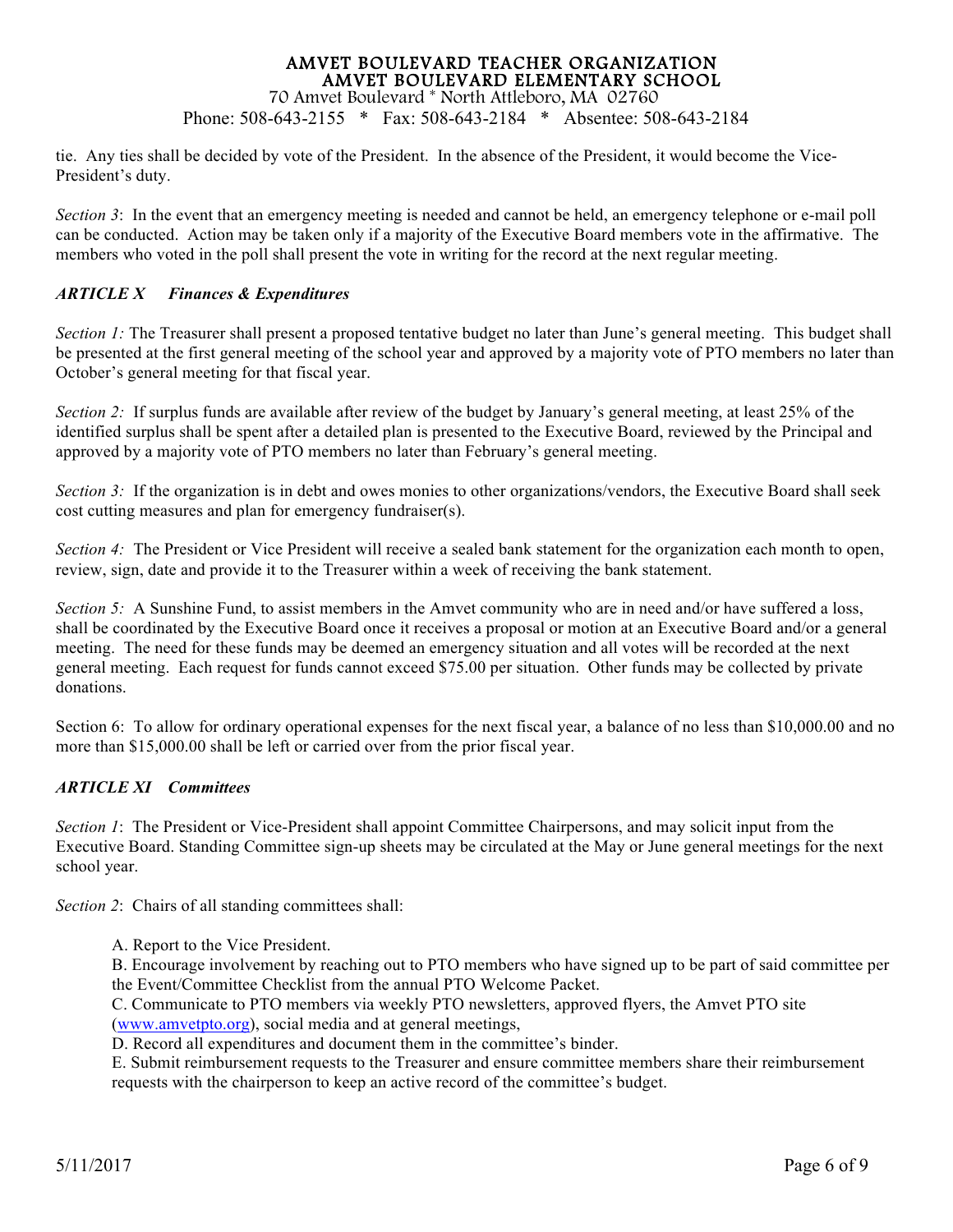Phone: 508-643-2155 \* Fax: 508-643-2184 \* Absentee: 508-643-2184

F. Complete a "Request for Funds" document to submit to the President prior to an Executive Board and/or General meeting if a request for additional funds is needed.

*Section 3*: The current chairs may continue in that position for no more than 2 years. This may be waived if there is no other person interested in filling the position.

*Section 4:* Standing committee chairpersons shall regularly attend general meetings and present status reports when deemed necessary by the organization. Their appointments shall be for that current school year or until the Executive Board dissolves the committee.

*Section 5*: The President or Vice-President of the Executive Board may appoint special committees and shall appoint each chairperson of said committees. These committees may be dissolved by the Executive Board at any time.

*Section 6:* Any proposed new committee (an additional committee separate from the current standing committees) will present a plan of action to the Executive Board prior to a general meeting for discussion. The committee shall not commence work or submit for monies until a vote for any funds for said committee is approved by a vote of the majority of PTO members at a general meeting.

#### *ARTICLE XII Parliamentary Authority*

*Section 1*: The rules contained in the current edition of Robert's Rules of Order shall govern the organization in all cases in which they are applicable and which they are not in conflict with these bylaws.

#### *ARTICLE XIII Amendments*

*Section 1*: These bylaws may be amended at the general meeting of the organization by two-thirds vote of the members present and voting, provided written notice of the proposed amendment shall be given to members prior to the meeting.

*Section 2*: A committee may be appointed to submit a revised set of articles as a substitute for these articles by a twothirds vote of the organization.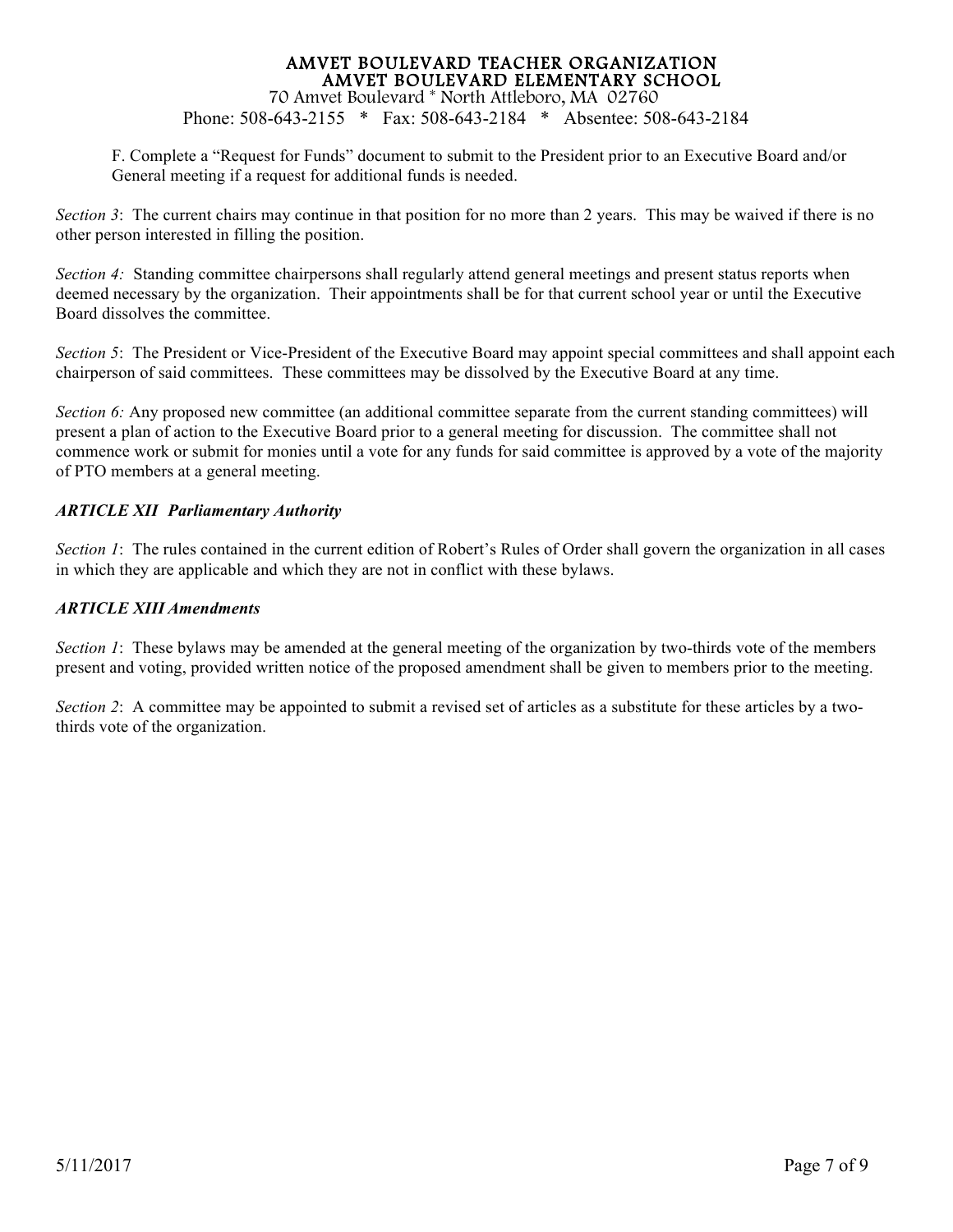### AMVET BOULEVARD TEACHER ORGANIZATION AMVET BOULEVARD ELEMENTARY SCHOOL 70 Amvet Boulevard \* North Attleboro, MA 02760 Phone: 508-643-2155 \* Fax: 508-643-2184 \* Absentee: 508-643-2184

#### **DOCUMENT MODIFICATION HISTORY**

**2012** – First Draft by Jennifer McMorran, President and approved at a general meeting.

**2015** – Amended by Stacey Nassaney, President, by adding Section 7 under Article V to allow for fall elections if school enrollment comprises of greater than or equal to 40% of new students to the Amvet Boulevard Elementary School in comparison to the prior school year. General meeting approved 10/14/2015.

**2017** – Amended by Stacey Nassaney, President, by expanding upon Section 4 under Article IV, adding G under Section 1 of Article VI, adding I and adding a Dropbox reference to F under Section 3 in Article VI, adding G to Section 4 of Article VI, adding E to Section 5 of Article VI, adding G, H and I under Section 6 if Article VI, adding Section 7 to Article VI, expanding Section 3 and adding Section 4 to Article VIII, rephrasing the quorum definition of Section 1 of Article IX, creating Sections 1 through 6 to a renamed Article X for Finances & Expenditures, adding A through F under Section 2 and adding Section 6 to Article XI for Committees, Article XI became Article XII for Parliamentary Authority, Article XII became Article XIII for Amendments, and other minor revisions. General meeting approved 5/10/2017.